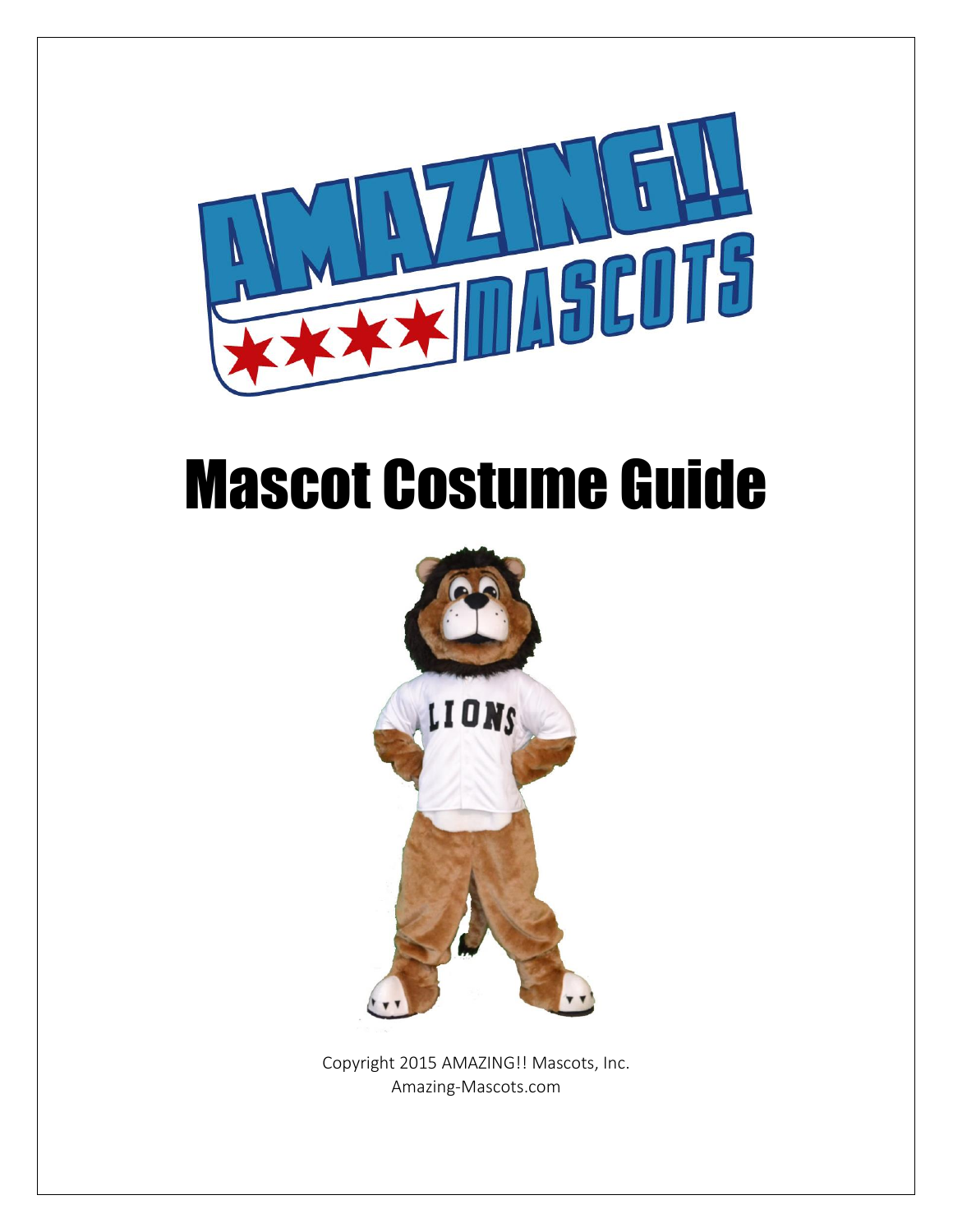# Before getting into costume:

- In order to keep the mascot clean it's best that the performer showers before getting into the costume.
- The performer should wear light weight clothing underneath the costume, such as a tshirt and athletic shorts. (During breaks it's a great idea to change into a fresh/dry t-shirt to help keep the costume dry.)
- The performer should be properly hydrated before getting into costume. It's best if he/she starts drinking extra water the day before the appearance, or at least a few hours prior to performing. Avoid drinking coffee, soda, or alcohol as they cause dehydration. Dairy products can also have an ill effect.

## Putting on the costume

- Put the fur body on first. Zip up the zipper.
- Pull the feet covers up around your ankles.
- Secure your sneaker to the base of the shoe using the two straps.
- Insert your foot into your sneaker. Adjust the straps as needed.
- Pull the foot cover down over your sneakers. Attach the Velcro bottom of the feet covers to the Velcro on the shoe base.
- Put on mascot head. Adjust the chinstrap as needed. If the head fits loosely you can add in pieces of foam (included) to create a more snug fit.
- Unzip the zipper some and tuck the neck into the fur body. The performer may need assistance tucking in the neck. Pull the zipper back up.
- Put on the mascot jersey. Button it up.
- Velcro and snap on the hands.
- You're ready to perform!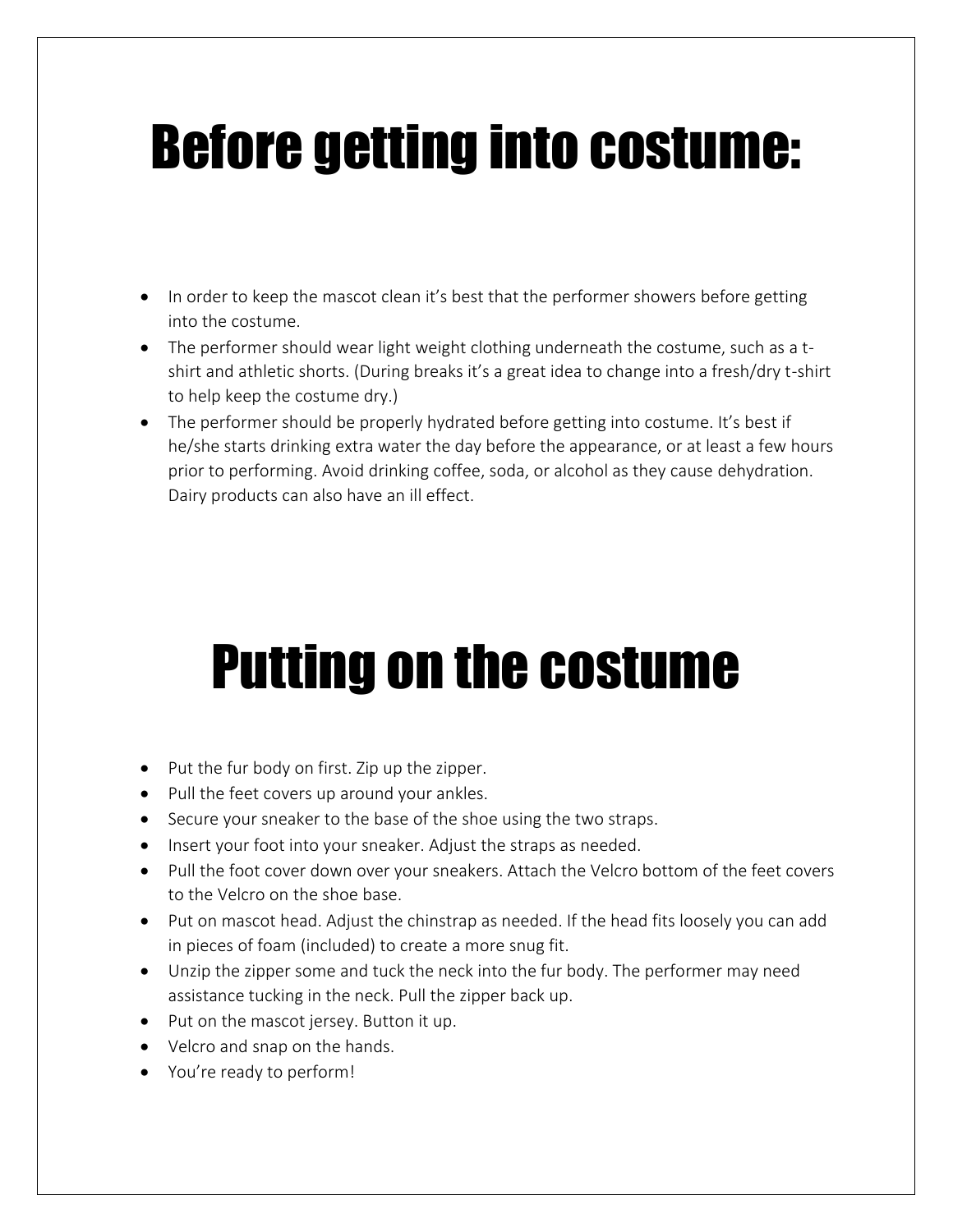# Getting used to the costume

- In order to get used to the costume's limited vision put on just the head and practice walking around. To getting a better view of things, move the head around a lot and survey the environment.
- To get used to walking in the feet, put on just the feet and practice walking around. Mascot feet are larger than normal sneakers. You need to adjust to the extra length. Practice walking up and down stairs.
- Put on just the hands and practice picking things up. You can also practice signing autographs. Know that it is very easy to accidentally get marker/ink on the costume hands, so be careful when using pens and markers.
- After practicing with the parts individually and getting comfortable, put on the head, hands, and feet and practice moving around. Pay attention to your vision and breathing. These are the two things that new performers take a while to adjust to.
- Now try the entire costume on. If possible practice before a mirror or tape yourself.
- When starting out as a mascot it is best to limit your time in costume to 10-15 minutes. If you feel too hot, ill, or claustrophobic, GET OUT OF THE COSTUME.
- Do not push yourself to stay in the costume too long. Heat sickness is a real concern for new performers. Signs of heat sickness include (from WebMD):
	- o Confusion.
	- o Dark-colored urine (a sign of dehydration)
	- o Dizziness.
	- o Fainting.
	- o Headache.
	- o Muscle or abdominal cramps.
	- o Nausea, vomiting, or diarrhea.
	- o Pale [skin](http://www.webmd.com/skin-problems-and-treatments/picture-of-the-skin)

If you experience any of these symptoms it's essential to immediately get out of the heat and rest, preferably in an air-conditioned room. If you can't get inside, try to find the nearest cool and shady place. Drink plenty of fluid (avoid [caffeine](http://www.webmd.com/balance/caffeine-myths-and-facts) and alcohol). Remove any tight or unnecessary clothing. Take a cool shower, bath, or sponge bath. Apply other cooling measures such as fans or ice towels. If such measures fail to provide relief within 15 minutes, seek emergency medical help, because untreated heat exhaustion can progress to heat stroke.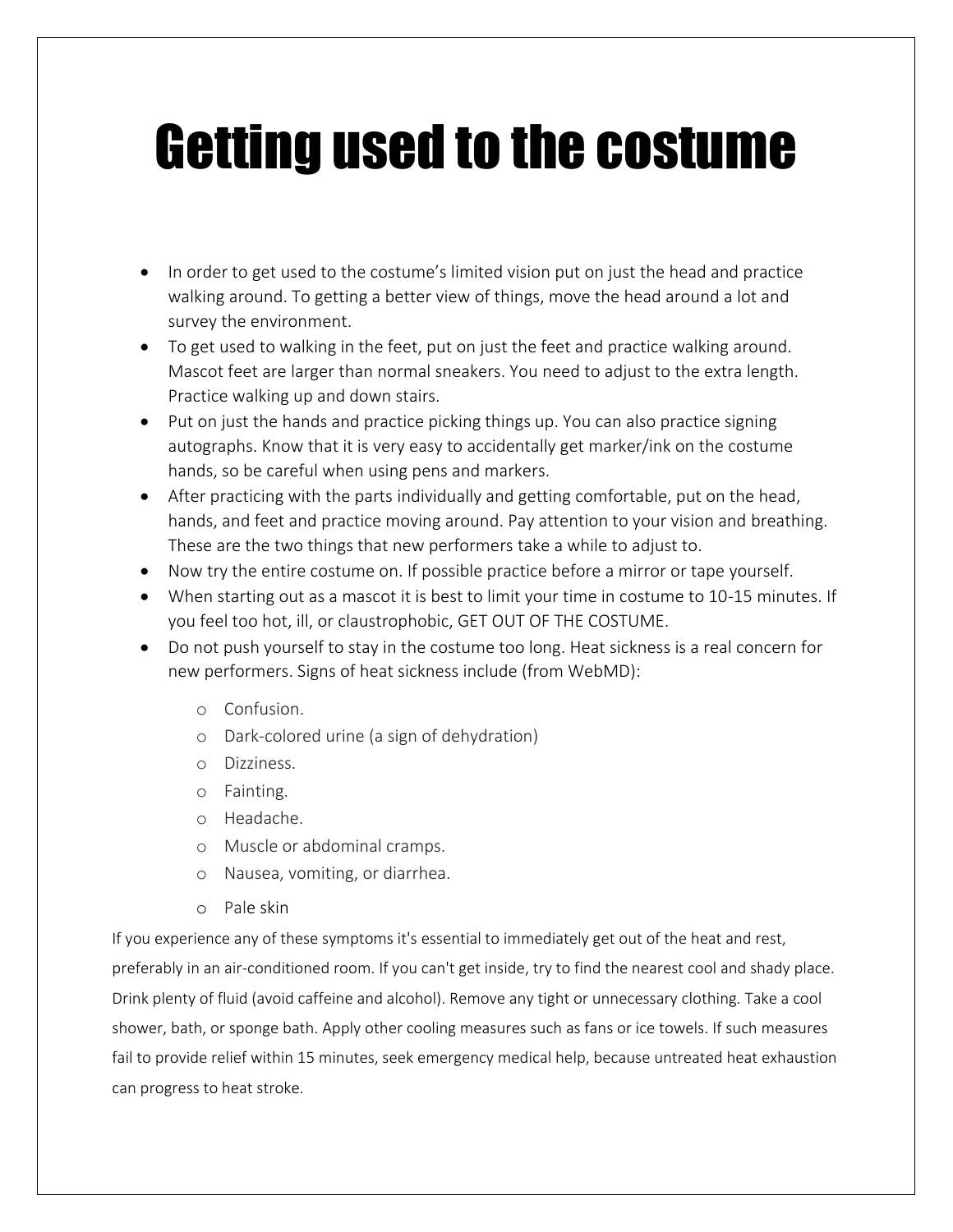## Mascot performance tips

- Practice acting out different emotions such as:
	- o Happy
	- o Sad
	- o Angry
	- o Bored
	- o Scared
	- o Lazy
	- o Shy
	- o In love
- Show a range of energy from a 1-10, with 1 being the lowest and 10 being the highest. Try doing an emotion such as "Happy" at a 1, then gradually work yourself up to a 10. Then try doing at emotion such as "Angry" at a 10, then work down to a 1. The point of the exercise is to learn how to show different emotions at different levels of energy. You can't be at a 10 the entire time you perform, or else you'll get tired fast!
- Practice common situations such as:
	- o Your team just scored
	- o Your team just missed a basket/field goal/etc.
	- o Your team just won!
	- o Your team just lost.
	- o You're leading the team out on to the field
	- o And more!
- Practice non verbal communication. This means "use your actions to convey what your character is saying." For example:
	- o "I'm hungry!"- Rub your belly, point to food then point to your mouth.
	- o "I'm tired."- Act out yawning, stretch your arms, droop your head.
	- o "Hurry up!"- Tap your feet, look at your watch, gesture for them to get moving.
- Learn basic dance moves
	- o The sprinkler
	- o The running man
	- o Hammer dance
	- o Whip Nae Nae
	- o Etc!
- Watch other mascots perform. There are tons of videos on the internet. Watch other performers and mimic their moves. Soon you'll develop your own signature moves.
- Practice, practice, practice! In front of a mirror is best or tape yourself.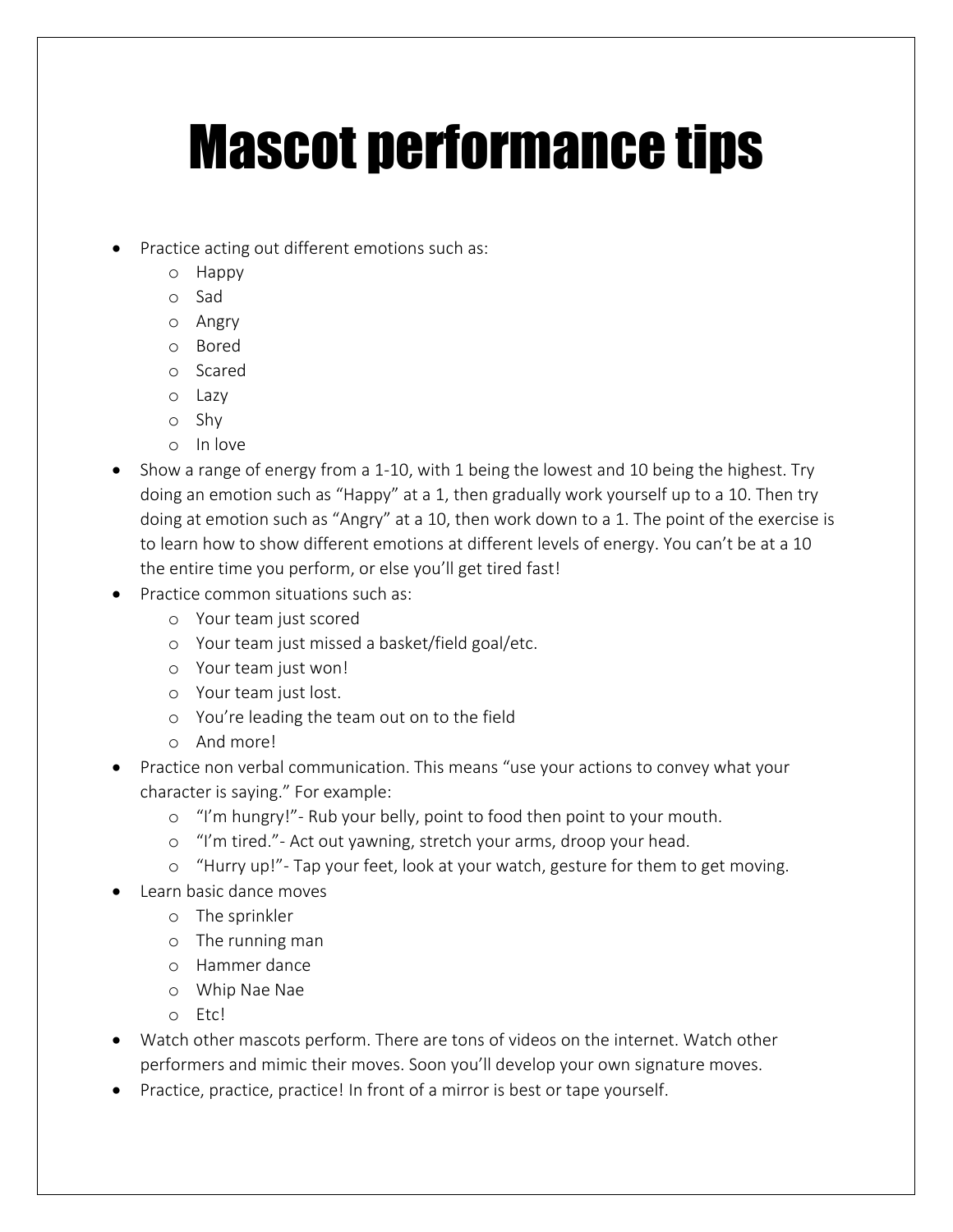### After an appearance

It's best to have a designated area to store the costume between appearances. This area should have a place to hang the costume and 1-2 fans to help dry it out. The area should be secure so no unauthorized individuals can access the costume.

- DO NOT leave the wet costume in the bag for too long. A costume stored wet in a bag will soon grow mold and other bacteria making the costume smell and be unsanitary to wear.
- DO NOT leave the costume in a hot car for too long. Prolonged exposure to heat can damage parts of the costume.
- DO hang the costume body up. If possible turn it inside out so the wet interior can dry off.
- DO spray the body with a 50/50 mixture of amber antiseptic mouthwash and water to help kill bacteria. Do not use green/blue colored mouthwash as it leaves a sticky residue.
- DO NOT spray the body with Lysol or any other aerosol and perfumed spray, especially in the head. These heavily perfumed liquids end up making the costume smell unbearable. Also if you spray Lysol in the head, the next time someone wears the head and begins to sweat, the chemicals will leak out of the costume and into the performer's eyes causing irritation.
- DO put the head on or near a fan after spraying the 50/50 amber mouthwash/water mixture in it. Heads are the hardest part of the costume to wash. By drying it out after every appearance you'll help it stay smelling fresh long

#### How to clean the costume

- The mascot body, hands, feet covers, and jersey are all machine washable.
- YOU MUST USE A WASHING MACHINE WITHOUT AN AGITATOR. The agitator is the part in the middle. This will TEAR AND DAMAGE THE COSTUME. You must use a front load washer, or a top load washer that does not have an agitator. If you do not have one at home almost all laundromats have double or triple load washers that will work.
- Wash the costume on the delicate cycle using cold water. Do not use too much detergent or it will not wash out of the fur. Use fabric softener when possible.
- NEVER PUT THE COSTUME IN A DRYER. THIS WILL DESTROY THE COSTUME. Fake fur is plastic, and heat melts plastic. Mascot costumes that have been put in the dryer become a nappy ball of melted fur.
- HANG THE COSTUME TO DRY. It will take the costume several hours to air dry. You can expedite this by directing a fan or two on the costume to help it dry faster.
- The head must be hand washed. Put the head on a stand for support. Dilute detergent in a spray bottle and spray it on the head. Use your hands to massage in the detergent. Let it sit. Use the shower head to rinse off the head. Allow head to drip dry for a several hours. Direct a fan on the head to speed up the drying process.